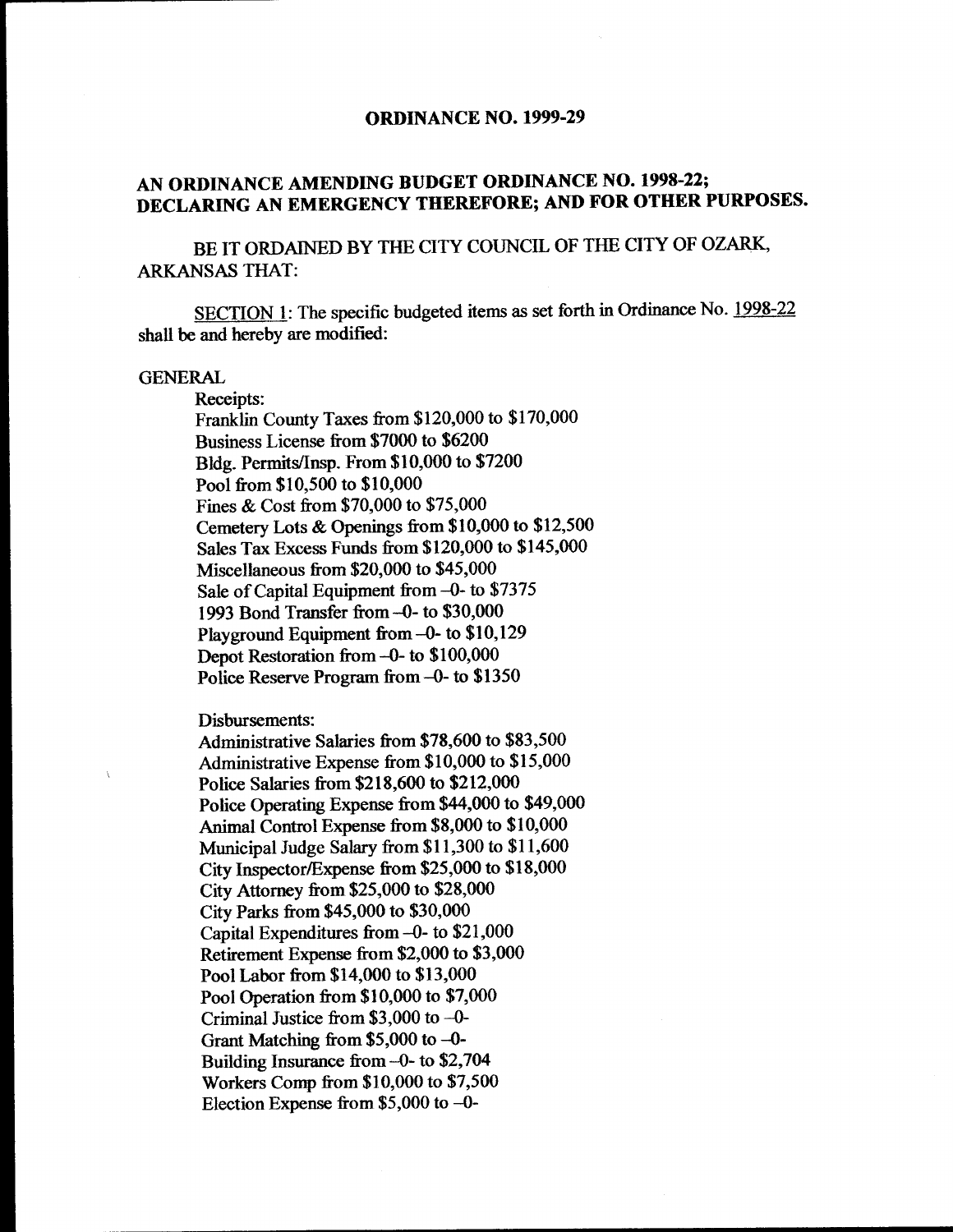Miscellaneous from \$20,000 to \$35,000 Volunteer Fire Operation from \$21,000 to \$16,000 Street Operating Fund from \$45,000 to \$27,500 Street Paving from  $$50,000$  to  $-0$ -Volunteer Fire Mini Pumper from \$40,000 to \$47,000 Capital Expenditures from  $-0$ - to \$37,000 Playground Equipment from -0- to \$11,772 Depot Restoration from -0- to \$100,000

## **STREET**

Receipts: State of Arkansas from \$146,000 to \$157,000 Franklin County Taxes \$35,000 to \$40,000 Miscellaneous from  $-0$ - to \$2050 Street Cuts from \$1000.00 to -0-Transfer from City General from\$ 45,000 to 27,500 Interest from \$1000.00 to \$200.00 Sale of Capital Equipment from \$-0- to \$5,010.00

Disbursements: Equipment Purchases from \$20,000 to \$11,000

### VOLUNTEER FIRE DEPARTMENT

Receipts: Cashed CD's from  $-0$ - to \$123,000 Transfer from City General from\$ 21, 000 to \$ 16, 000

Disbursements: Material  $&$  Supplies from \$2,000 to \$4,000 Insurance from\$ 5, 000 to \$4,000 50' Snorkel Telesquirt from -0- to \$72,000 Training from\$ 2,500 to \$1, 500 Station  $#2$  from  $-0$ - to \$50,000 VOLUNTEER- ACT 833 Disbursements:

Smoke House from \$4,700 to \$5,300 Training from\$ 3, 000 to \$2,400

CRIMINAL JUSTICE Receipts: Transfer from City General from  $$3,000$  to -0-

SECTION 2: It being necessary for the public health, safety, welfare, and peace, this Ordinance shall be in full force and effect immediately upon its passage.